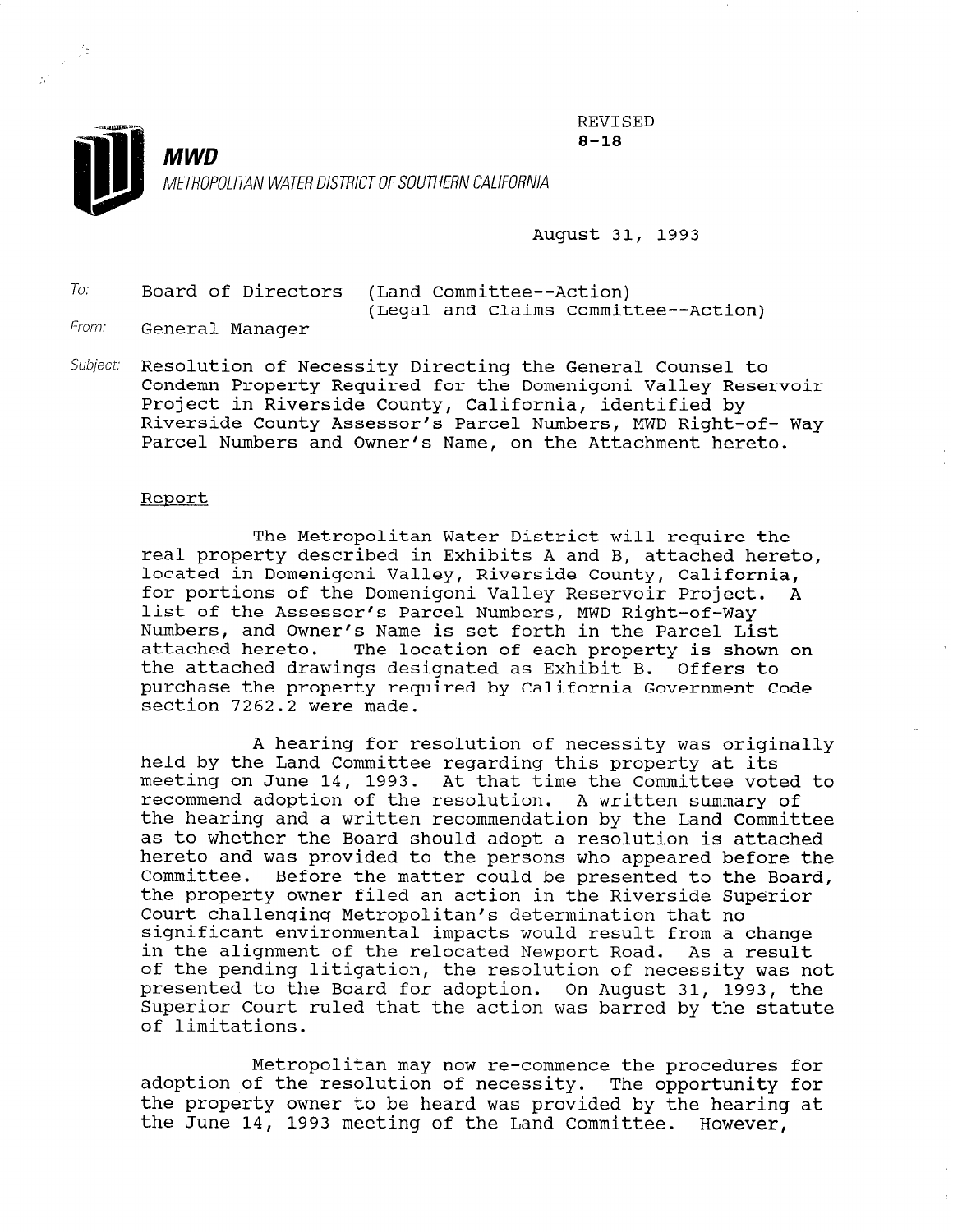#### Board of Directors -2- -2- August 31, 1993

 $\frac{1}{2}$ 

à.

this further opportunity is being provided to the owner to make any further presentation, as well as to advise the Committees and the Board of the outcome of the litigation. If the Land Committee reiterates its recommendation that the resolution of necessity be adopted, the matter will be presented to the Legal and Claims Committee and to the Board at its meeting on September 21, 1993.

On September 1, 1993, notice of intention to adopt a resolution of necessity and of an opportunity to appear and be heard before the Land Committee on September 20, 1993, as to the necessity for the Project and for the taking of the property were served on the owner of the property identified in Exhibits A and B. Under the law, we must have received a written request for a hearing within 15 days after the notice was served in order for a hearing to be required. A quorum of the Committee is required for such a hearing. Following the hearing, and before the meeting of the Board of Directors on September 21, 1993, a written summary of the hearing and a written recommendation by the Land Committee as to whether the Board should adopt a resolution will be provided to the Board and to each person who received notice and appeared before the Committee.

Transmitted herewith is a form of resolution declaring the necessity for the Project and for the acquisition of the property described in Exhibits A and B, attached hereto, and directing the General Counsel to commence condemnation proceedings in Riverside County to acquire the property.

On October 8, 1991, your Board and its Advisory Committees acting on this matter certified that the Final Environmental Impact Report for the Eastside Reservoir Project, herein referred to as the Domenigoni Valley Reservoir Project, had been completed in compliance with the California Environmental Quality Act (CEQA) and the State Guidelines, and that it had reviewed and considered the information contained in that document. On April 13, 1993, your Board adopted Addendum No. 1 to the Final Environmental Impact Report and determined that the minor technical change to the project determined that the minor technical change to the project moving the alignment of Newport Road to the south will not have a significant impact on the environment. Your action on the subject resolution is therefore in compliance with CEOA. No further environmental documentation or review is necessary<br>for your Board to act on this request.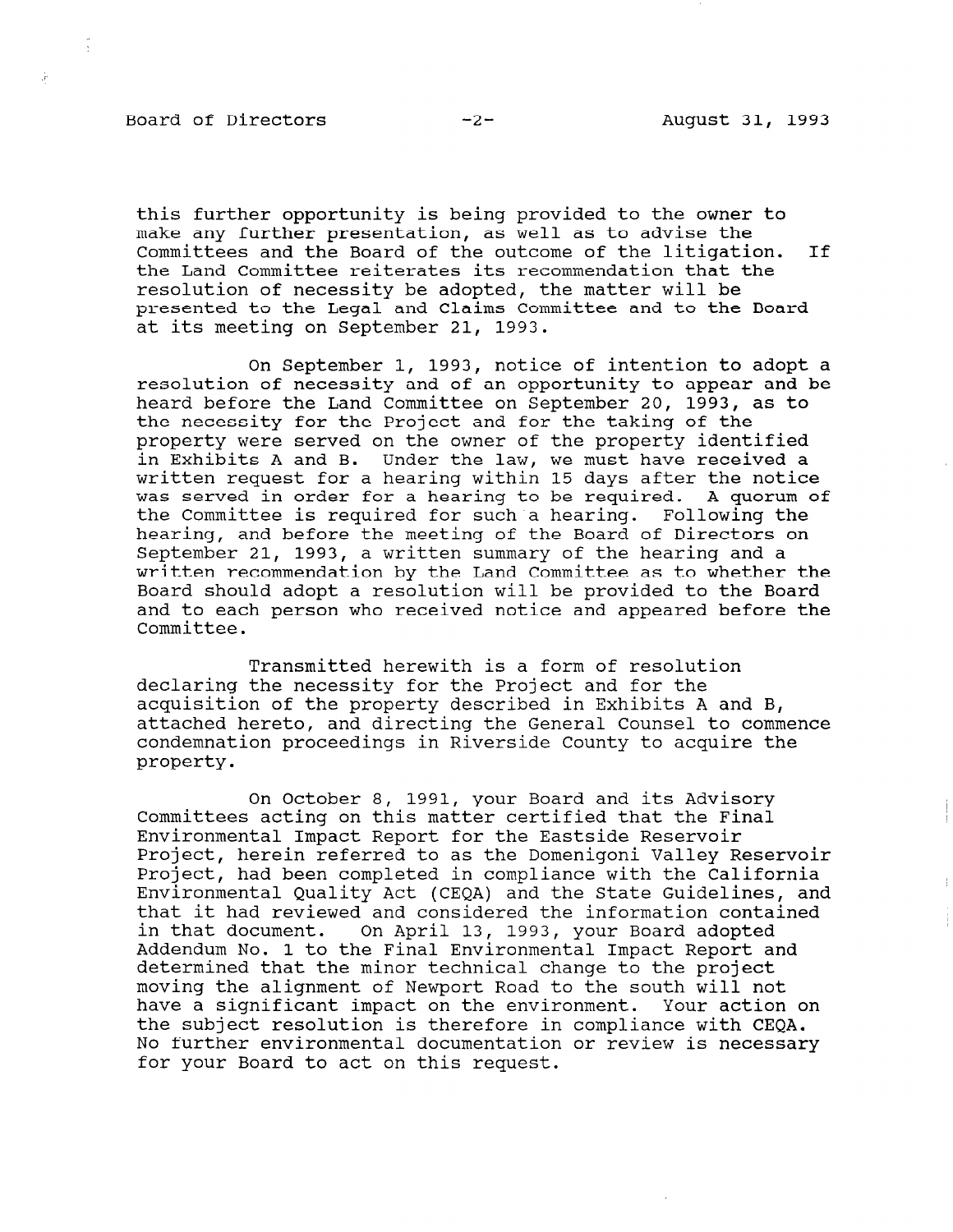### Board of Directors -3- August 31, 1993

 $\mathcal{I}$ 

## Board Committee Assignments

This letter is referred for action to:

The Land Committee because of its authority (1) to advise, study, and make recommendations with regard to the initiation of condemnation proceedings under Administrative Code section 2451(q); and (2) to hold the hearing and make the recommendation required by Code of Civil Procedure section 1245.135(c) concerning adoption by the Board of a resolution of necessity to acquire property under Administrative Code section 8207.

The Legal and Claims Committee because of its authority to advise, study, and make recommendations with regard to litigation brought by the District under Administrative Code section 2461(a).

Recommendation

## LAND AND LEGAL AND CLAIMS COMMITTEES FOR ACTION.

It is recommended that the Board of Directors adopt the attached resolution declaring the necessity for the project and for the property described in Exhibits A and B, attached thereto, and directing the General Counsel to commence condemnation proceedings in Riverside County to acquire the property.

JV:ks KARSCH\JVCOMM\resnelt.cm9 Attm.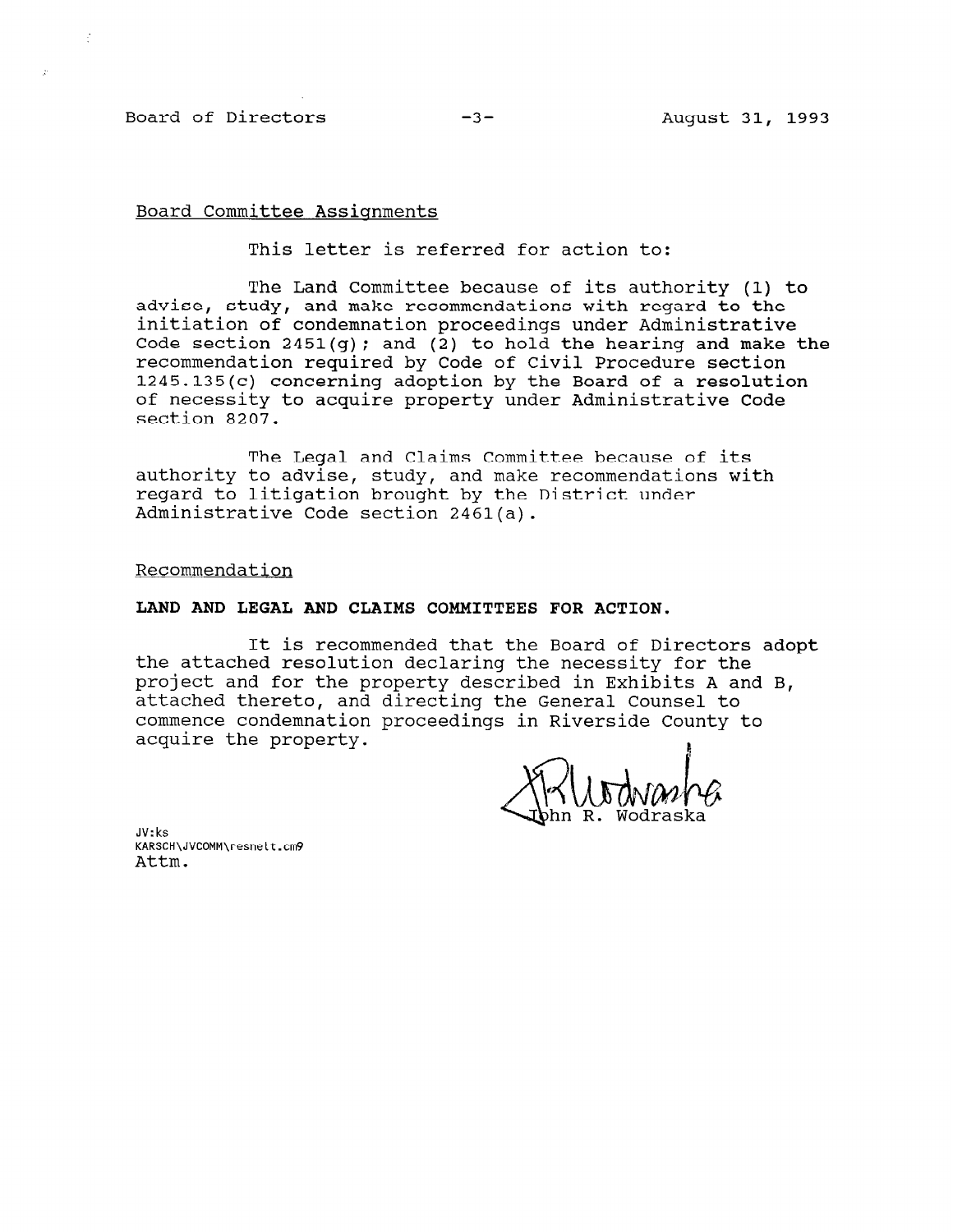# SUMMARY OF HEARING AND RECOMMENDATION OF THE LAND COMMITTEE REGARDING WHETHER THE BOARD OF DIRECTORS SHOULD ADOPT A RESOLUTION OF NECESSITY TO CONDEMN CERTAIN PROPERTY FOR THE DOMENIGONI VALLEY RESERVOIR PROJECT

On June 14, 1993, at the headquarters building of The Metropolitan Water District of Southern California, a hearing was held by the Land Committee of Metropolitan's Board of Directors. Land Committee Chairman Edward L. Kussman presided. The Committee was called to order and a quorum was present.

Chairman Kussman requested that Deputy General Counsel Joseph Vanderhorst present the matter to the Committee. Mr. Vanderhorst advised the Committee that the eminent domain law makes adoption of a resolution of necessity, by a two-thirds vote of the Board, a prerequisite to the filing of an action to condemn property. Prior to such a vote being taken, the property owner must be given an opportunity to be heard. Metropolitan's Board of Directors has designated the Land Committee as the body to hold such hearings.

Notice of the hearing was served on the property owners by mail. A request to appear was received from Berger & Norton to appear on behalf of Paul Garrett. The Committee was advised that Parcel 144-1-251 was being withdrawn.

Mr. Vanderhorst stated that the resolution establishes three issues: 1) Whether public interest or necessity require the project; 2) Whether the project is planned or located in the manner that will be most compatible with the greatest public good and least private injury; and 3) Whether the subject property is necessary for the project.

Mr. Dennis Majors made a presentation on the need for the project, and the process by which the site was selected. The Domenigoni Valley location was selected because  $\sim$  its ideal location near the  $\sim$  diego Canal, which allows  $\sim$ of its ideal location near the San Diego Canal, which allows<br>it to hold water from the State Water Project and the Colorado River. Its elevation also allows water to be taken out of the river. Its elevation also allows water to be taken out servoir and derry the computer which are the parties which are the subject which are the subject of the subject of the subject of the subject of the subject of the subject of the subject of the subject of the subject of th  $\epsilon$  the resolution and the reasons the reasons the required the required  $\epsilon$ for the project.

Parcels 89, 335, and 677 are located in the area below the saddle to be constructed in the and  $\frac{1}{2}$  and  $\frac{1}{2}$  and  $\frac{1}{2}$  are idealed in the angle of the  $\frac{1}{2}$ Delow the saddle dam to be constructed in the horth hills Construction access will be required across these properties. Other portions of the property are needed for mitigation of impacts on endangered species within the reservoir area. The impacts on endangered species within the reservoir area. The<br>Eastside Pipeline will be constructed across the property to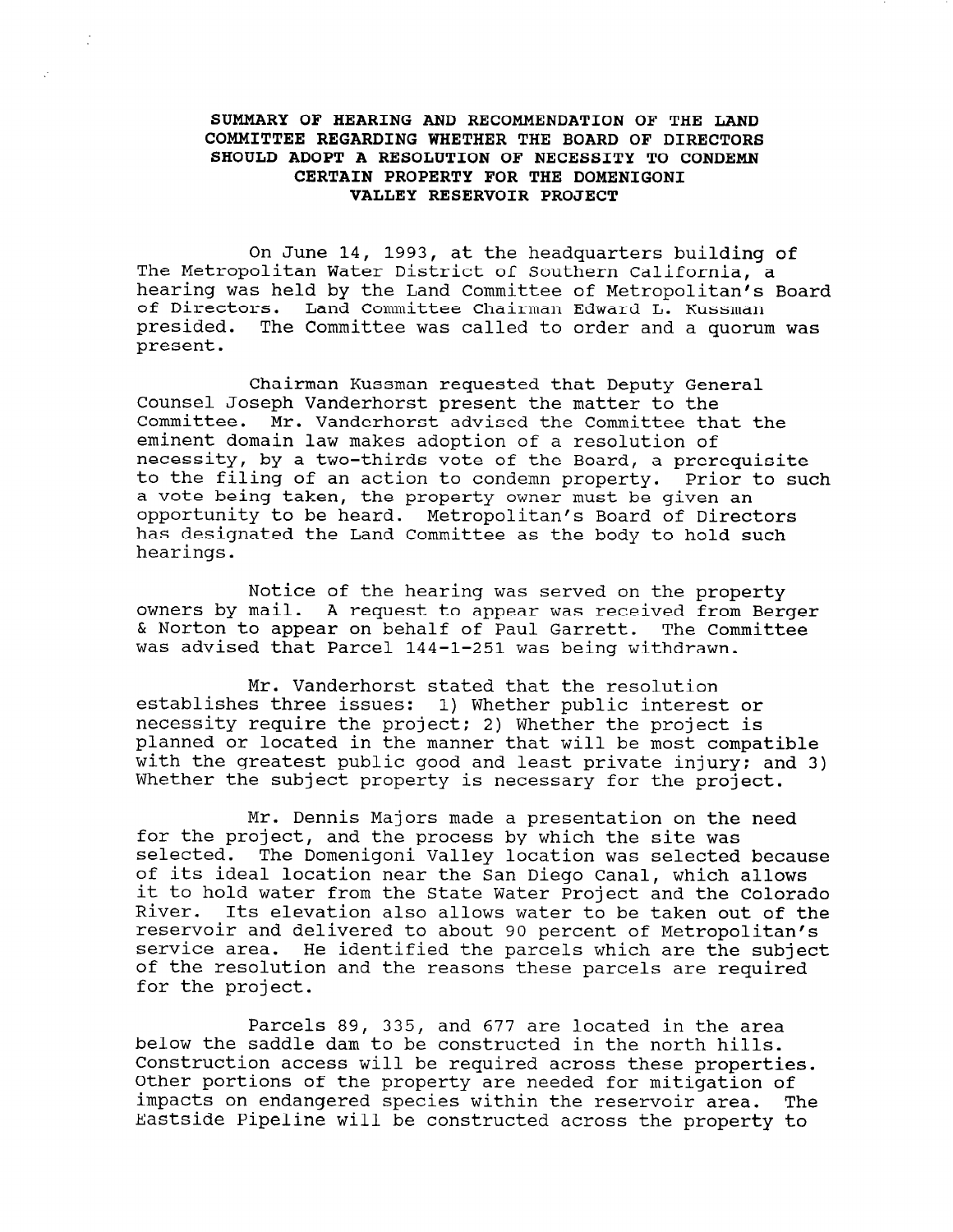deliver water from the State Water Project to the reservoir. The pipeline will also allow water to be carried back to Lake Mathews and into the western portions of the service area. Finally, Newport Road, which presently runs across the Domenigoni Valley, will be relocated to the northern side of the north hills and will cross the property. The alignment of Newport Road considered in the Environmental Impact Report (EIR) ran along the property line of these parcels. Subsequent to the EIR, the alignment of the road was moved south pursuant to discussions with city and county transportation agencies. An Addendum to the EIR was prepared to address this change in the alignment, and the Addendum was approved by the Board in April, 1993.

Parcels 79, 213, 331 and 339 are required as part of the operational area of the reservoir. They are also necessary for the multi-species reserve established to mitigate the impacts of the project on endangered species. The properties will also be required for construction of the realigned Newport Road. Mr. Majors pointed out that Newport Road will be constructed as a limited access road, so that the parcels being acquired would not have access onto the road even though it crosses these properties.

There were no questions from the Committee members at that time, and Mr. Berger was asked to make his presentation on behalf of Mr. Garrett, the owner of Parcels 89, 335, and 677.

Mr. Berger stated that Mr. Garrett had been trying to negotiate the acquisition of the property for some time but had been unsuccessful, and, therefore, had begun to look into the legal prerequisites for filing a condemnation action. In reviewing those prerequisites a serious problem had been found in the environmental review of the Newport Road alignment. At the time the environmental analysis was performed, two alternative alignments were analyzed. Both were north of the Salt Creek Channel. The present alignment is located south of the Salt Creek Channel, and the EIR contained no analysis of the environmental impact of putting a street in that location. The location is important because the Channel carries substantial amounts of water in heavy rain years, and the raised road will act as a dike. Another aspect of the northern alignments is that they followed existing road rights-of-way and a fected small amounts of farmland. The new  $\frac{1}{2}$  $s$  is the southern alignment will allow a larger and  $s$  farmland. southern alignment will affect a larger amount of farmland<br>because it does not follow the existing right-of-way.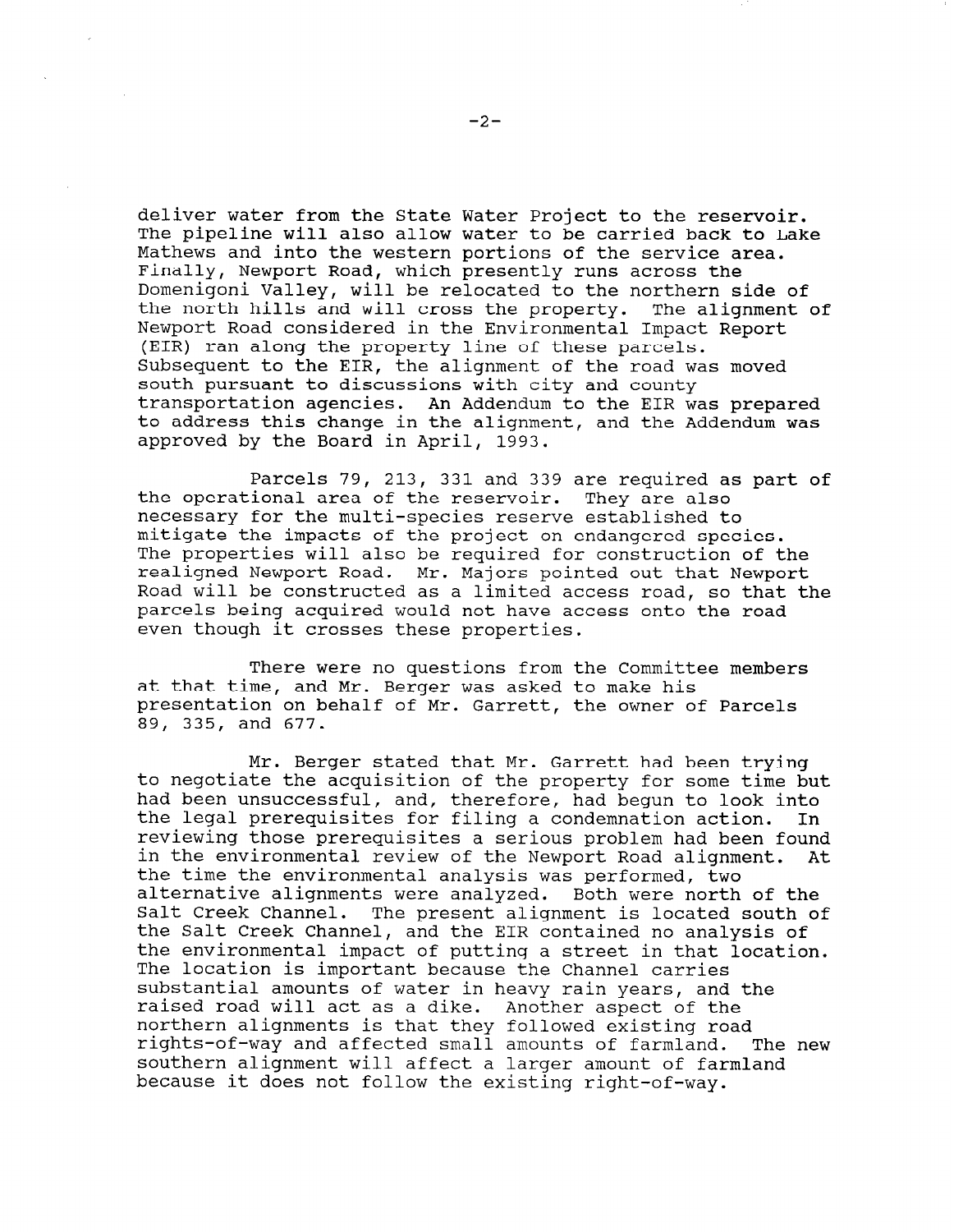Mr. Berger stated that neither Mr. Garrett, nor his representatives, had received notice of a supplemental environmental impact report, and he objected to any consideration being given to information which was not made available to the people whose property would be acquired for the road. One of the prerequisites to filing a condemnation action is compliance with the environmental laws, and their examination of the record indicates that there has been no analysis of the environmental impact of the new alignment for the road. Without such analysis, there is not a legal basis for proceeding to acquire the property at this time.

Mr. Majors made a further statement about the alignment of Newport Road. He presented slides showing the location of the Salt Creek Channel and the alignments of Newport Road which had been considered in the EIR. He stated that the Addendum to the EIR covered the impact on resource inventories, and determined that with the realigned Channel the biological, cultural, and environmental impacts were actually less than for the northerly alignments. Also, the amount of acreage affected was equivalent to that affected by the northerly alignment. The conclusion of the Addendum which was adopted by the Board of Directors in April was that there was not any significant change. Mr. Majors further stated that, as legally required, notice of the document was not sent to individual property owners, but was posted with the county clerk. The alignment had been discussed for well over a year in public meetings with property owners' associations.

Director Boen inquired into the status of negotiations for the Garrett property. Mr. Randy Case of Metropolitan's Right of Way and Land Division stated that an offer had been made to Mr. Garrett and that meetings had been held with Mr. Garrett to discuss the acquisition. At this point the parties are still far apart.

Director Peterson moved that the Land Committee recommend that the Board of Directors adopt the proposed recommend that the board of Directors adopt the proposed<br>Deselution of Necessity. The motion was seconded by Direct Grandsen. The motion was passed unanimous

Mr. Berger requested that a copy of the Addendum to nt. beiger requested that a copy of the Addendum to the EIR be provided to Mr. Garrett, which Mr. Majors agreed to provide.

The meeting was adjourned at 9:15 a.m.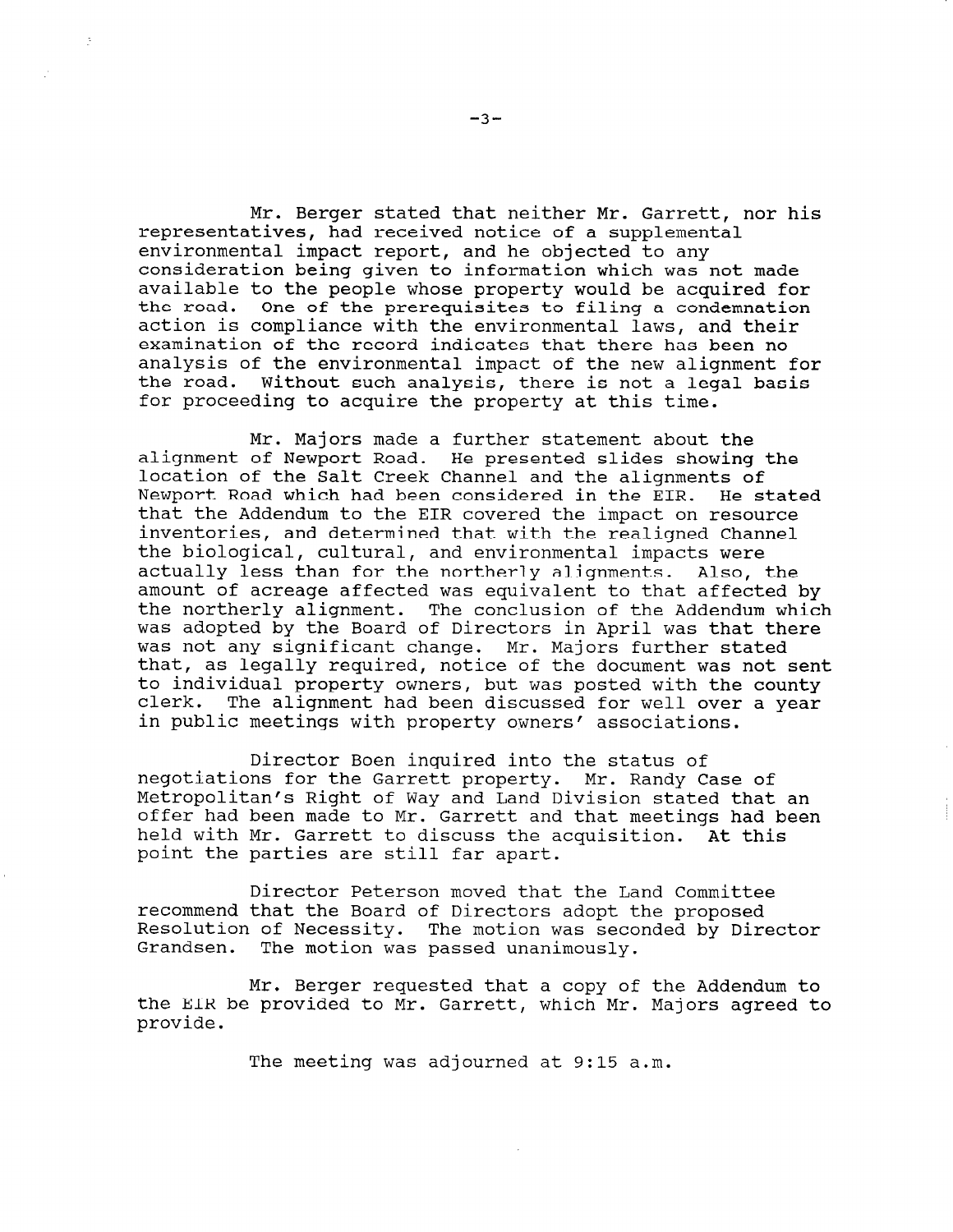# SUMMARY OF SEPTEMBER 20, 1993 HEARING AND RECOMMENDATION OF THE LAND COMMITTEE REGARDING WHETHER THE BOARD OF DIRECTORS SHOULD ADOPT A RESOLUTION OF NECESSITY TO CONDEMN CERTAIN PROPERTY FOR THE DOMENIGONI VALLEY RESERVOIR PROJECT

On September 20, 1993, at the headquarters building of The Metropolitan Water District of Southern California, a hearing was held by the Land Committee of Metropolitan's Board of Directors. Land Committee Chairman Edward L. Kussman presided. The Committee was called to order and a quorum was present.

Chairman Kussman requested that Deputy General Counsel Joseph Vanderhorst present the matter to the Committee. Mr. Vanderhorst advised the Committee that it had originally held a hearing on the resolution of necessity on June 14, 1993. The resolution would authorize the filing of an eminent domain action to acquire property owned by Paul Garrett.

At the June 14 hearing, Mr. Garrett appeared with his counsel, Michael Berger, to object to the adoption of the resolution. The basis for the objection was the alleged failure of Metropolitan to comply with the California Environmental Quality Act when it changed the alignment of the proposed Newport Road. Dennis Majors had responded by explaining that the changed alignment had been addressed in an Addendum to the Final Environmental Impact Report which was certified by the Board of Directors on April 14, 1993. The Committee voted to recommend that the Board adopt the resolution of necessity.

Mr. Vanderhorst stated that the resolution was not presented to the Board because Mr. Garrett filed an action in Riverside County Superior Court challenging the CEQA compliance. That litigation has now been resolved in favor of Metropolitan on the ground that the lawsuit was not timely filed. The matter was again set for hearing before the Land Committee to allow Mr. Garrett a further opportunity to present objections to the resolution of necessity. Mr. Garrett made a written request to appear and be heard, and was present for the hearing.

Mr. Garrett addressed the Committee and reiterated his position that Metropolitan had not adequately addressed the environmental impacts that would result from changing the roadway alignment. Impacts that would result from changing the second that the was dependent of that alignment was moved from an existing roadway alignment to alignment was moved from an existing roadway alignment to cross over his agricultural property. He advised the CIOSS OVER HIS agricultural property. He auvised the committee that he would continue to oppose the taxing of the property until netroportican compiled with the process and net d public nearing on<br>the alignment change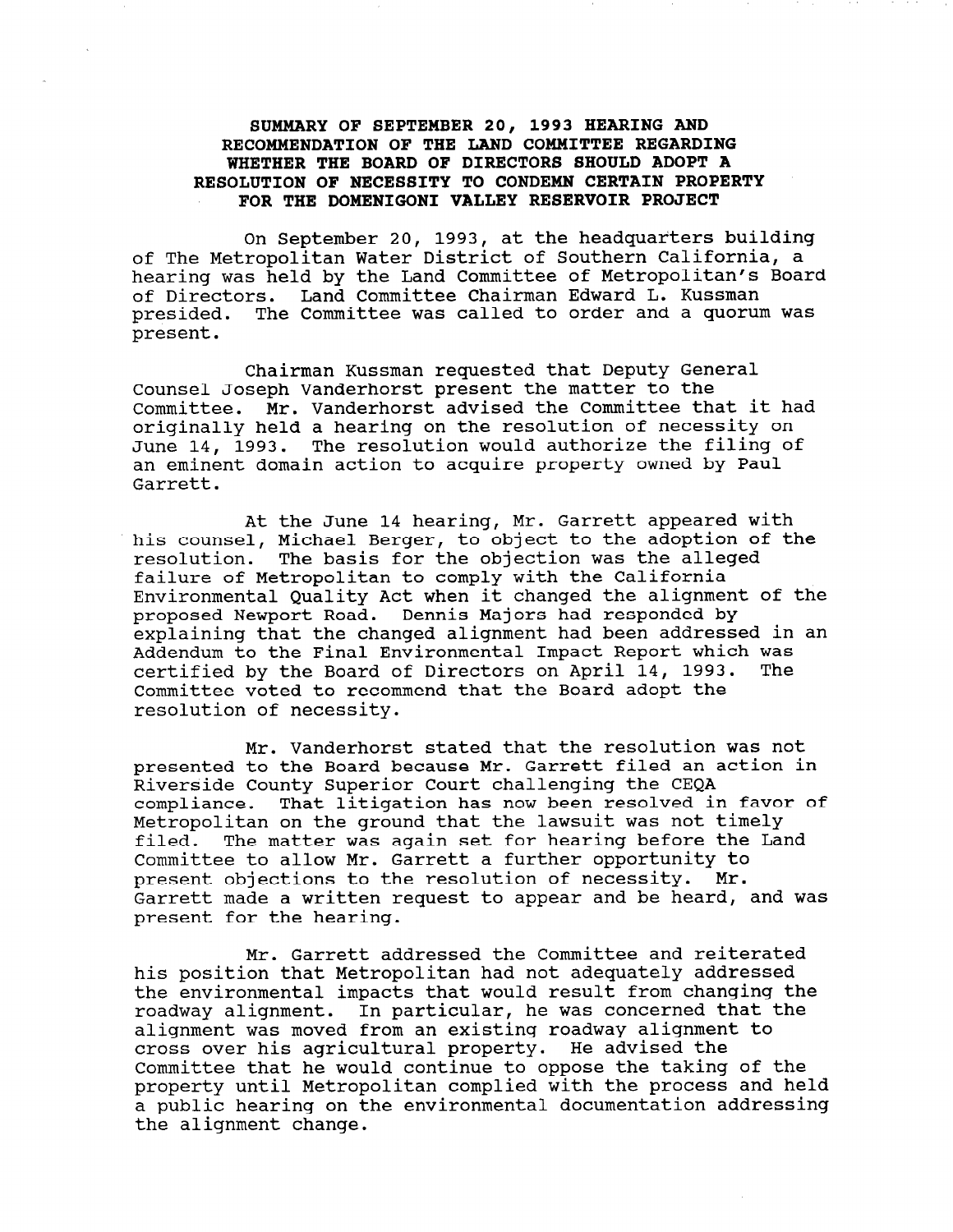Members of the Committee questioned whether Metropolitan had given the proper notice of the documentation. General Counsel N. Gregory Taylor answered that Metropolitan had complied with the CEQA requirements, and the court decision supported this. Other questions concerned the basis for changing the alignment, and what instigated the change. Dennis Majors explained that the change in alignment resulted from discussions with the City of Hemet, County of Riverside, local homeowners' associations, and property owners. With the use of graphics, Mr. Majors showed how the Garrett property would be affected by the construction of the relocated Newport Road, and that the alignment follows the proposed Salt Creek Flood Control Channel which would also be built on the Garrett property. In addition, the property is crossed by the San Diego Canal and the proposed Eastside Pipeline.

Mr. Vanderhorst stated that he had received a request from Mr. Garrett that the resolution of necessity, if adopted, include Parcel 645 which is located directly west of the property now covered by the resolution. Mr. Garrett confirmed that he was making that request and that he further waived the notice requirements for hearing as to Parcel 645. Mr. Vanderhorst confirmed that Parcel 645 was to be acquired by Metropolitan and including it in the resolution would save time and avoid an unnecessary hearing in the future.

In response to an inquiry from a member of the Committee, Mr. Garrett reiterated that the basis for his challenge to the CEQA compliance was that Metropolitan had not followed proper procedures and should have held a public hearing on the Addendum.

There was a motion to recommend to the Board of Directors that the resolution of necessity be adopted as amended to include Parcel 645. The motion was passed unanimously.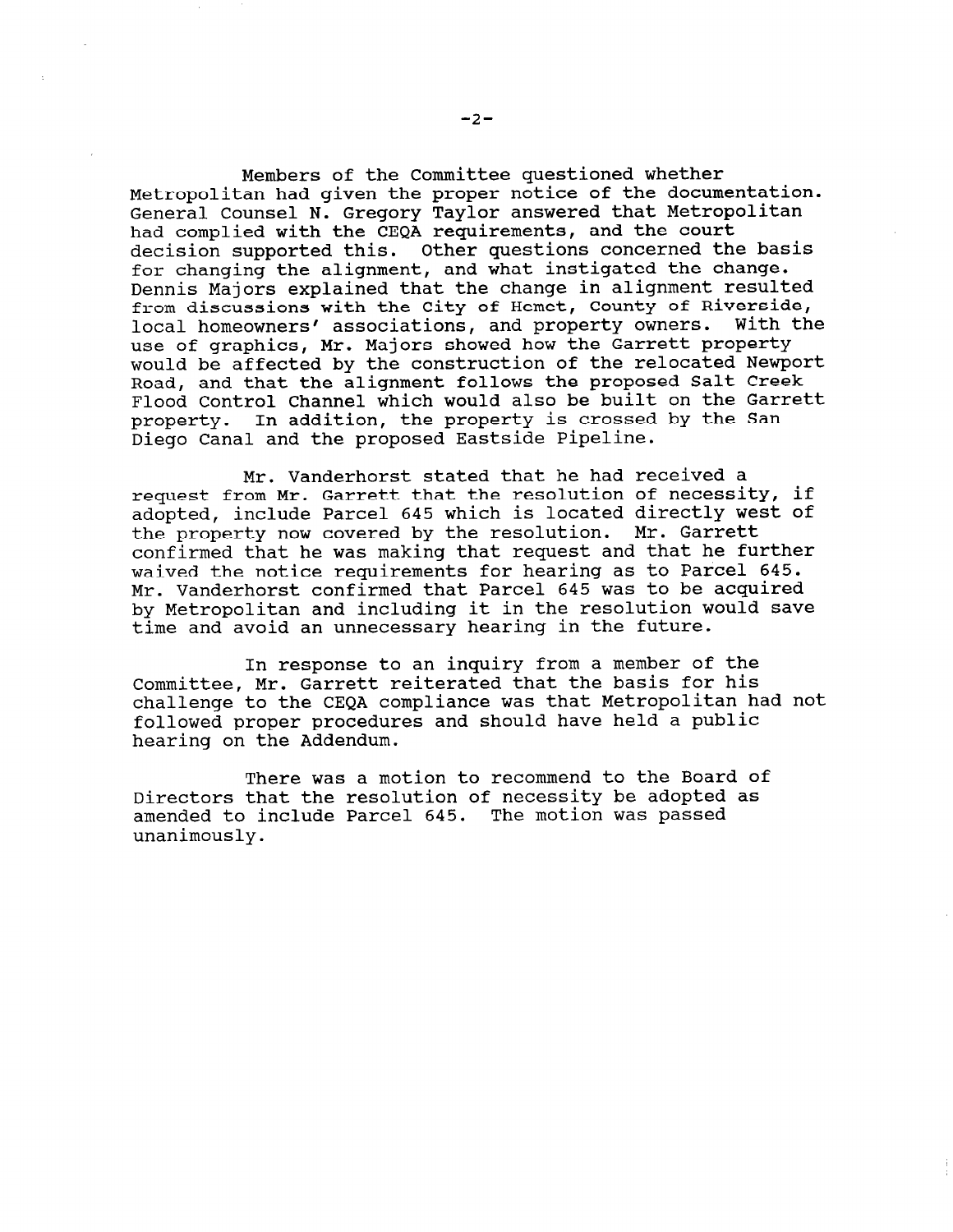# ATTACHMENT

# ASSESSOR'S<br>PARCEL NO.

 $\mathcal{L}^{\text{max}}$  ,  $\mathcal{L}^{\text{max}}$ 

 $\label{eq:2.1} \mathcal{L}^{\text{max}}_{\text{max}}(\mathcal{L}^{\text{max}}_{\text{max}}(\mathcal{L}^{\text{max}}_{\text{max}}))$ 

 $\sim 10^{-1}$ 

 $\sigma$  .

# MWD PARCEL NO. OWNERS' NAMES

 $\begin{array}{c} \begin{array}{c} \begin{array}{c} \begin{array}{c} \end{array} \\ \begin{array}{c} \end{array} \end{array} \end{array} \end{array}$ 

 $\frac{1}{2}$ 

| $465 - 200 - 001$ ,<br>$-002, -004, 465-$<br>$220 - 003, -005,$<br>$-006, -007,$ and<br>$-008$ | $144 - 1 - 89$ , $144 - 1 -$<br>$335, 144 - 1 - 677$ | Paul Garrett         |
|------------------------------------------------------------------------------------------------|------------------------------------------------------|----------------------|
| $465 - 18 - 004$                                                                               | $144 - 1 - 645$                                      | Modoc Cattle Company |

JV: ks karsch\jvcomm\resnelt.CM9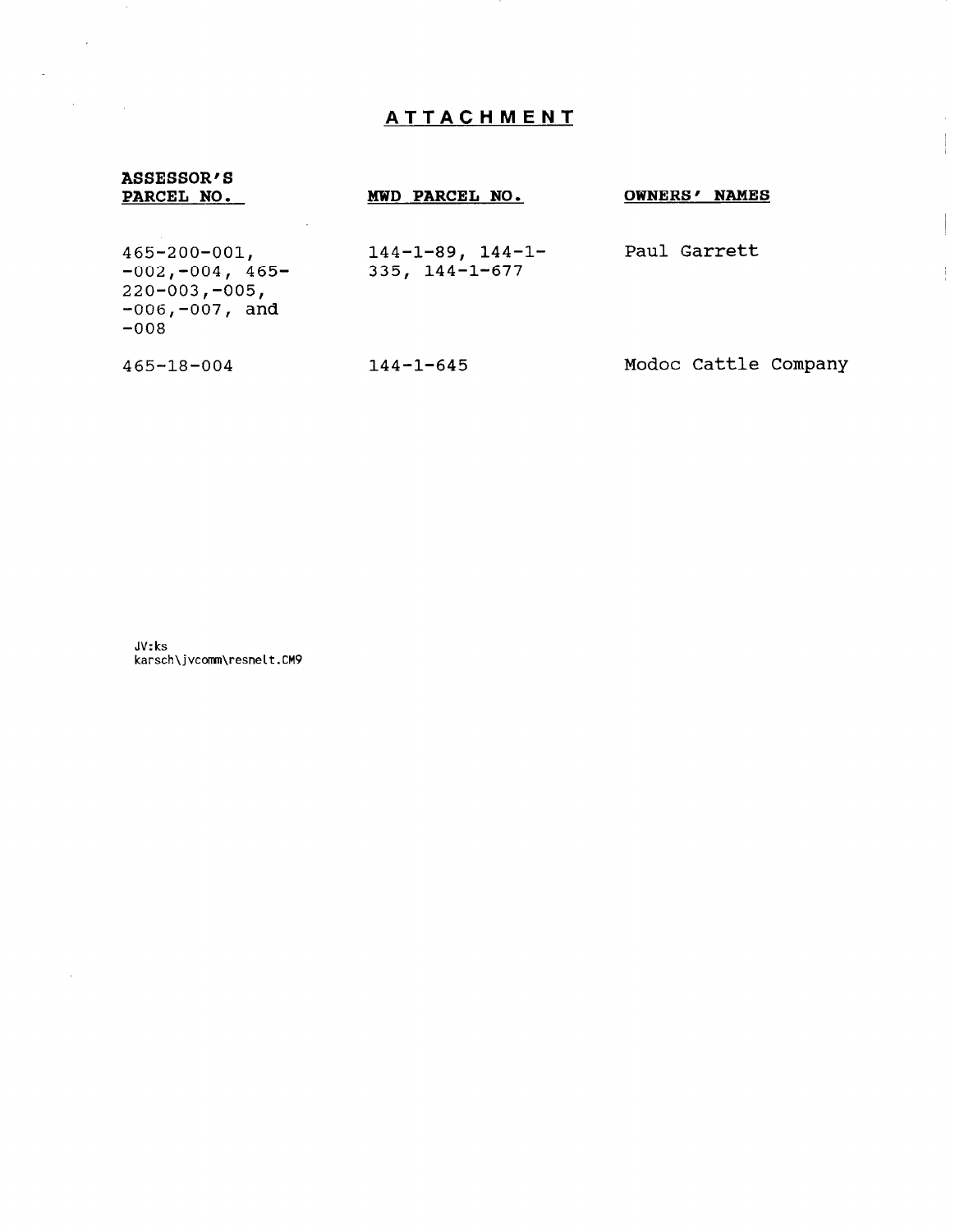# RESOLUTION NO.

A RESOLUTION OF THE BOARD OF DIRECTORS OF THE METROPOLITAN WATER DISTRICT OF SOUTHERN CALIFORNIA DIRECTING THE CONDEMNATION OF CERTAIN PROPERTIES SITUATED IN RIVERSIDE COUNTY (DOMENIGONI VALLEY RESERVOIR PROJECT)

BE IT RESOLVED, by the Board of Directors of The Metropolitan Water District of Southern California (District):

Section 1. The District's Board finds and determines that the public interest and necessity require, for public use, the construction, operation, and maintenance of a reservoir, and for the relocation of Newport Road and pipeline construction in connection with the reservoir, in the County of Riverside, California, for the storage and transportation of water, and that certain properties situated in the County of Riverside are necessary therefor.

Section 2. The properties to be acquired for the public use set forth in Section 1 hereof consist of the fee interest in the parcels of land described in Exhibit A attached hereto and incorporated herein by reference. The properties are located within the District's boundaries at the locations shown on Exhibit B attached hereto and incorporated herein by reference. The District's Board finds and determines that the properties are necessary for the proposed project.

Section 3. The District's Board of Directors hereby declares its intention to acquire the properties by proceedings in eminent domain as authorized by the Metropolitan Water District Act (Stats. 1969, Ch. 209, as amended).

Section 4. The proposed project is planned or located in the manner that will be most compatible with the greatest public good and the least private injury.

Section 5. The offer required by section 7267.2 of the California Covernment Code has been made to the owners of the california Government:

Section 6. The District's General Counsel is <u>bection o</u>. The District's General Counsel is of California, County of Riverside, for the purpose of of california, county of kiverside, for the purpose of the such steps. condemning and acquiring the properties and to take such steps as may be necessary to secure an order of court permitting the District to take possession of the properties for the uses and purposes herein described. He is authorized to take such action and steps as he deems necessary in connection with such proceedings, including the amending of the complaint to reduce<br>the extent of the property to be acquired so as to reduce the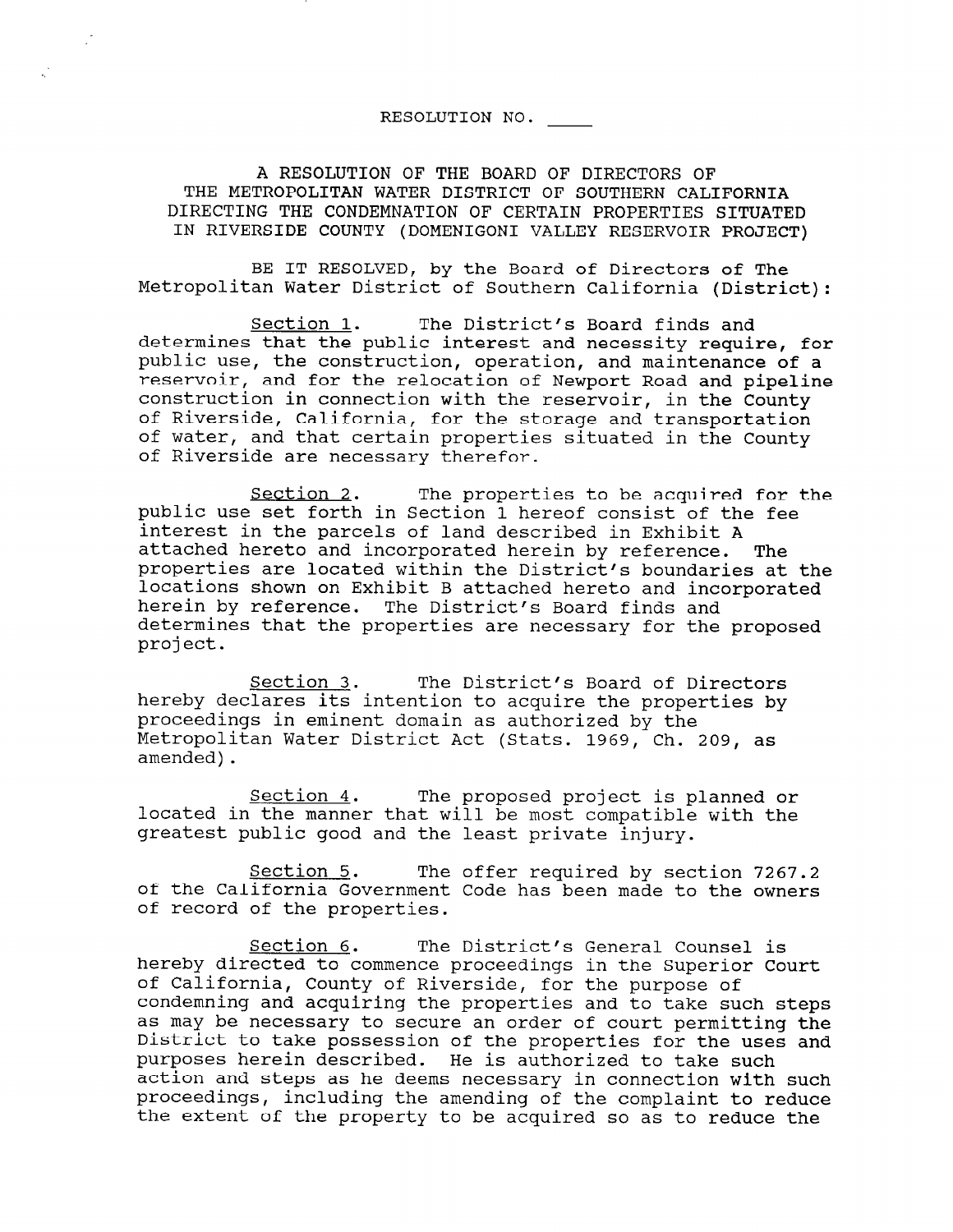compensation payable in the action where such change would not substantially impair the construction and operation of the said public works, and to incur expenses necessary and incidental to the action.

I HEREBY CERTIFY, that the foregoing resolution was adopted at the meeting of the Board of Directors of The Metropolitan Water District of Southern California held the 21st day of September, 1993, by vote of two-thirds of all its members, and I further certify that the foregoing is a full, true and correct copy of the resolution.

> Executive Secretary The Metropolitan Water District of Southern California

karsch\jvcon\resnlt.CM9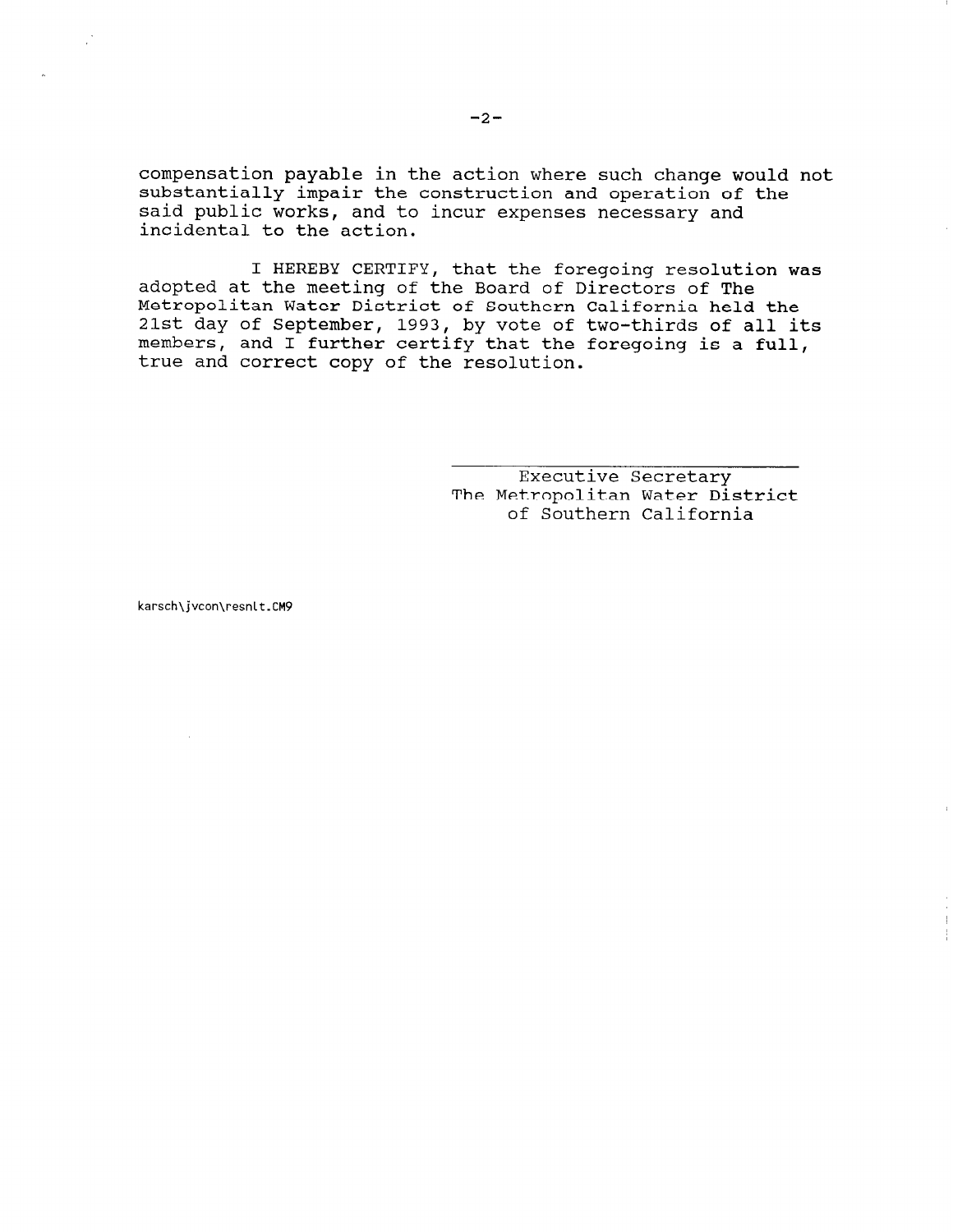### EXHIBIT A

.

## 144-1-89, 677 Paul Garrett, et al

### PARCEL<sub>1</sub>

The north half of Section 35, T5S, R2W, SBM, Rivers County, California, as shown by United States Covernment Survey.

EXCEPTING therefrom that portion conveyed to The Metropolitan Water District of Southern California in the necroporican water bistrict of southern California in the Deed Iecorded August II, 1999 (<br>Official December of caid County

### PARCEL 2

 $\overline{C}$ The north half of Section 36, T5S, Rew SBM, Riverside, The north half of Section 36, T55, R2W, SBM, Riversid county, californ

EXCEPTING therefrom the southeast quarter of the EXCEPTING therefrom the southeast quarter of the northeast quarter of said Section, said excepted portion being described as follows:

Commencing at a point 1333.2 feet south of the commencing at a point 1333.2 feet south of the northeast corner of said Section 36; thence N 88° 59' W 1330 feet; thence south 1333 feet to the south line of the north half of said Section 36; thence east to the southeast corner of the north half of said Section 36; thence north to the point of beginning.

ALSO EXCEPTING therefrom that portion conveyed to The Metropolitan Water District of Southern California in the Deed recorded July 3, 1959 as Instrument No. 57973, of Official Records of said County.

ALSO EXCEPTING therefrom that portion conveyed to The Metropolitan Water District of Southern California in the Deed recorded May 14, 1987 as Instrument No. 134996, of Official Records of said County.

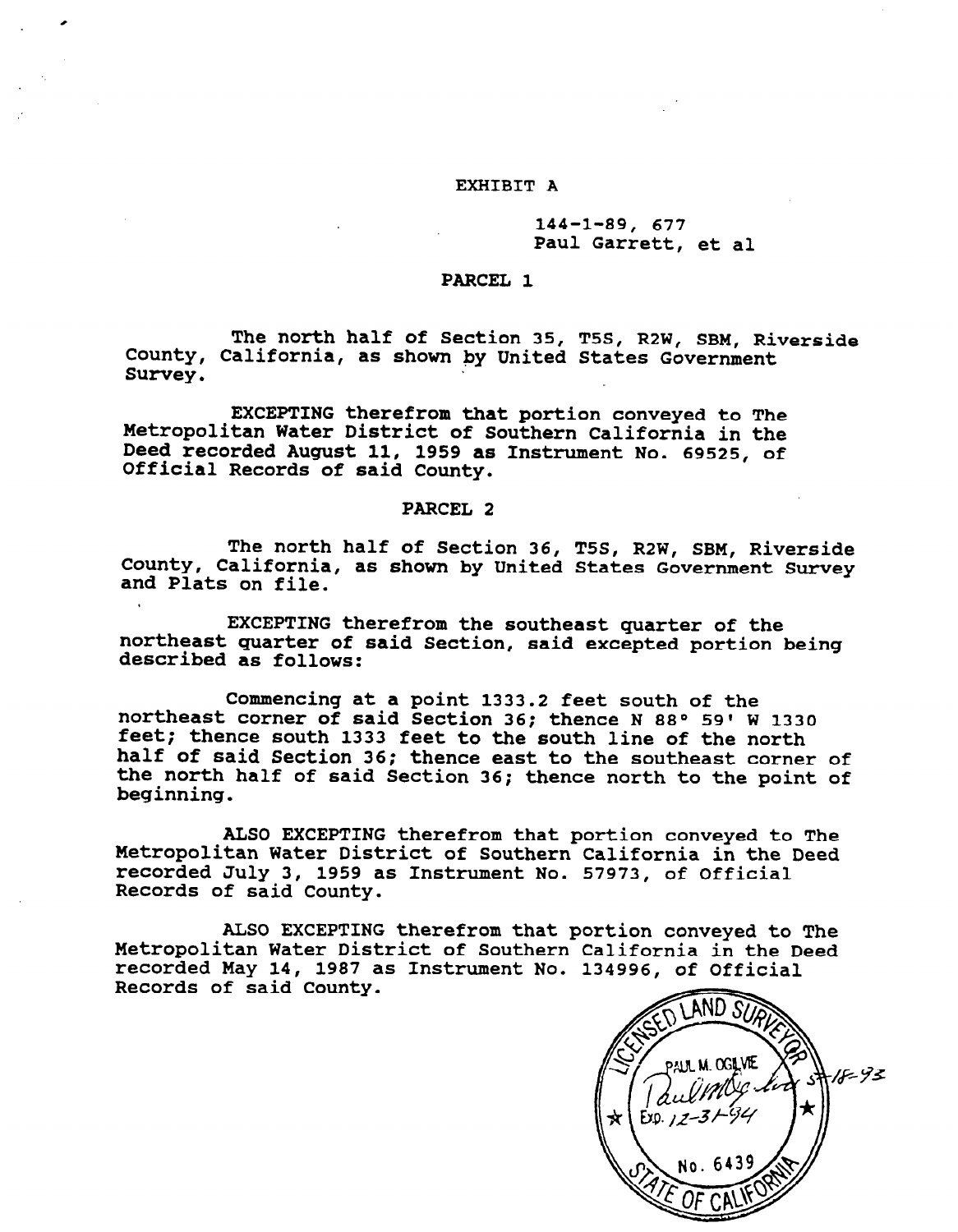### 144-l-89,677,335 Paul Garrett

## PARCEL 3 (144-1-335)

The southeast quarter of the northeast quarter of Section 36, T5S, R2W, SBM, Riverside County, California, as shown by United States Government Survey approved September 16, 1880.

EXCEPTING therefrom all oil, gas, oil shale, coal phosphate, sodium, gold, silver and all other mineral deposi contained in said land and further reserving to the State of California and persons authorized by the State, the right to drill for and extract such deposits of oil and gas or gas and to prospect for, mine and remove such deposits of other minerals from said land and to occupy and use so much of the surface of said land as may be required therefor, as reserved in the Patent recorded November 78, 1956 in Book 1995, page 172 of Official Records of said County.



PMO/p;/144189A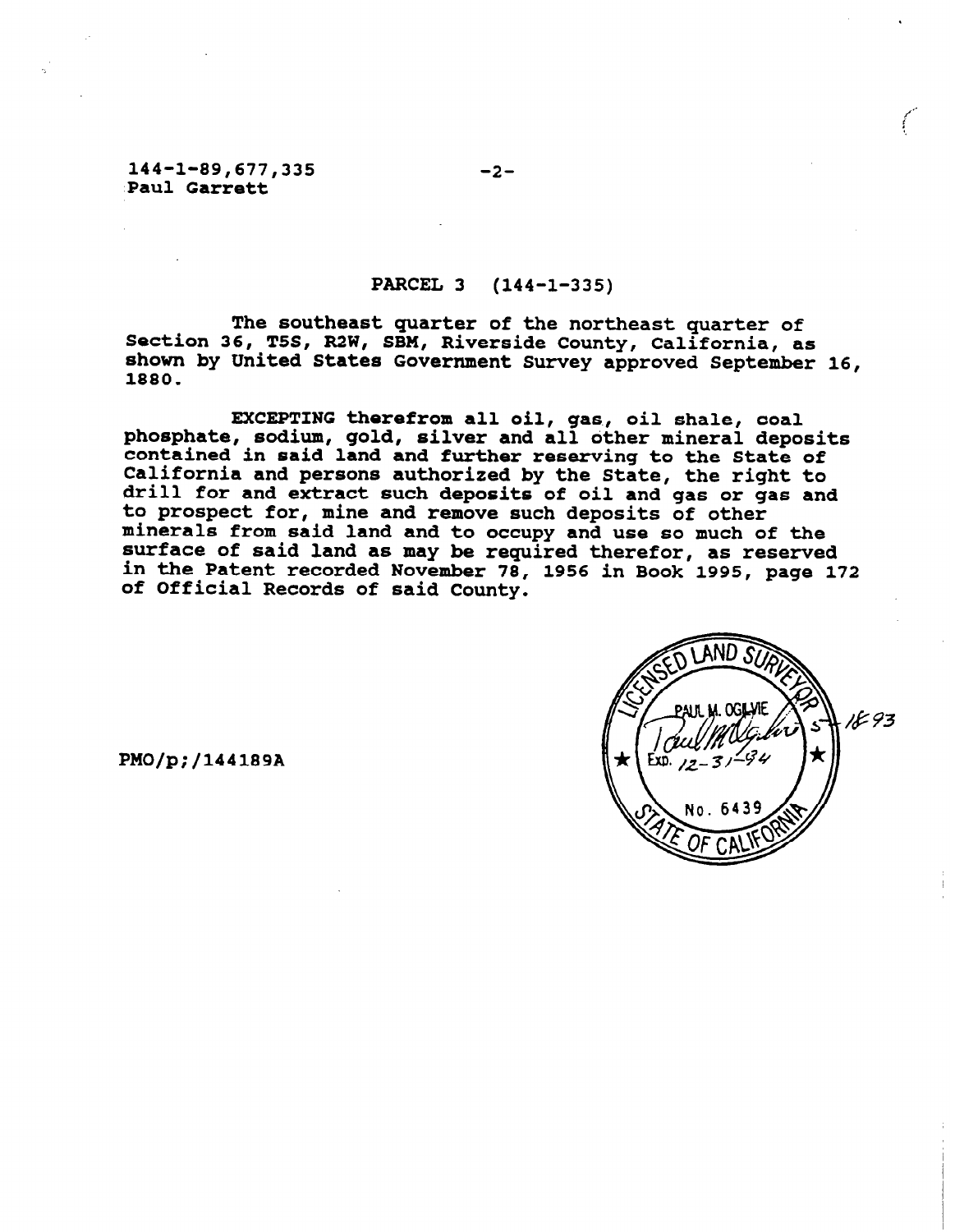

zserver/newroad/deedmap/bb01ga89.dgn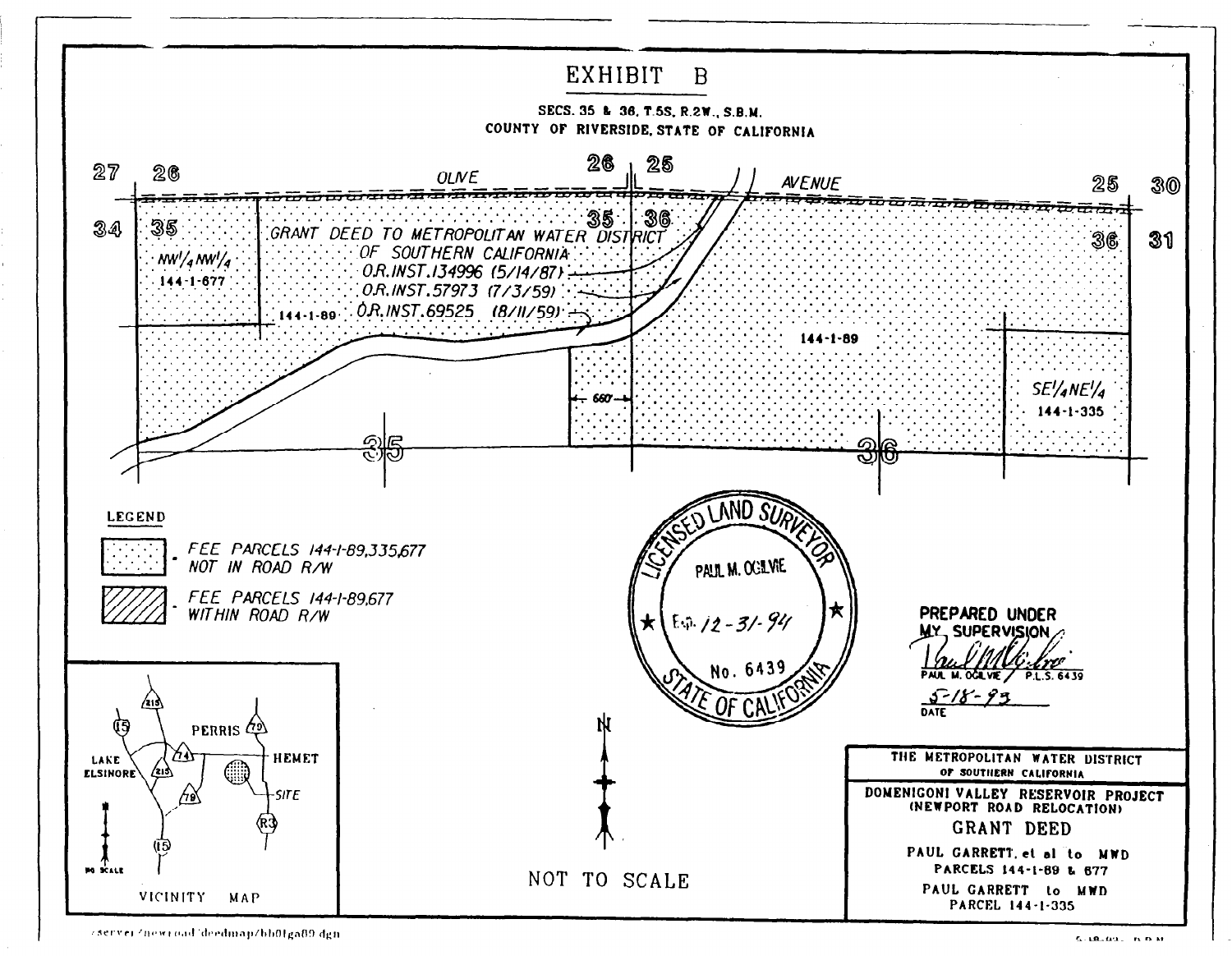### EXHIBIT A

144-1-645 Modoc Cattle Co. et al

The east half of the east half of the northeast quarter (E%E\*NE%) of Section 34, T5S, R2W, SBM, in the County of Riverside, State of California.

EXCEPTING therefrom that portion of said E=E+NE+ described as follows:

Beginning at the southeast corner of said northeast quarter; thence S 88° 59' 03" W along the south line of said northeast quarter of said Section 34 a distance of 282.20 feet to a point on a curve concave to the southeast and having a radius of 100 feet, a radial line of aid curve to said poir having a bearing of N 30° 51' 01" W, thence easterly along said curve 303.15 feet, more or less, to the east line of said northeast quarter of Section 34; thence S 01° 58' 35" E along said east line 112.94 feet to the point of beginning.



PMO/p:/1441645